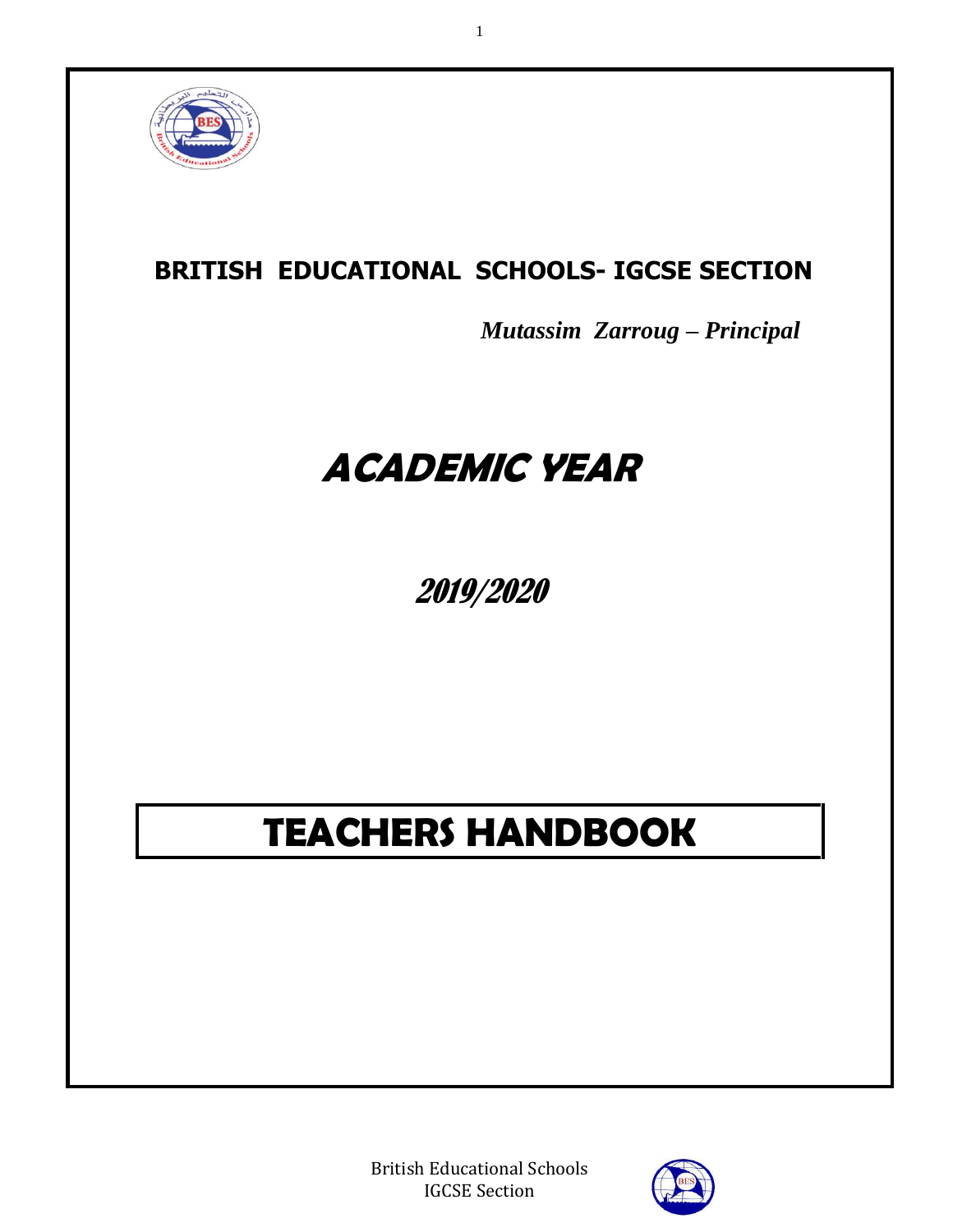#### 1. **EMPLOYMENT**

**i.** Teachers may be required to sign a contract.

### 2. **DRESS CODE**

- ii. The Administration reserves the right to advise a teacher on the school dress code.
- iii. Teachers are always to set examples worthy of emulation in speech, dress, behavior, and work.

### 3. **WORK CONDITIONS**

### (a) **Hours of Work**

- i. The working hours for teachers are from 7**:45 a.m. to 3:15 p.m.**
- ii. **Late arrivals and early departures will result in deductions of wages.**
- iii. Some teachers will report for work at **7:30 a.m.** and leave at **3:00** p.m. providing all their students have departed by the school transportation or have been picked up by their parents.
- iv. Teachers are required to teach 24 periods per week. Teachers who have less will be assigned duties by the administration.
- v. Teachers will be assigned one specific period for lunch.
- vi. Teachers will be required to attend seminars, workshops, courses during the week and weekends as part of the school's professional development program.

#### (b) **Leave**

- i. Teachers who join the staff will serve a three-month probation, and will not be entitled to any leave with pay during the probationary period.
- ii. The administration will terminate the employment of teachers who fail to meet the standards and expectations.
- iii. Teachers are entitled to three days leave. The details can be obtained from the Principal.
- iv. A teacher taking leave must ensure that substitute lesson plans are provided.
- v. Application for leave must be made on the official form (see appendix). Failure to gain prior approval or submit substitute lesson plans may result in disciplinary action taken against teachers. Upon resumption of duty, teachers are to fill and submit the leave form.
- vi. Substitute teachers are not entitled to leave with pay; however, they have to follow the procedure for leave taking.
- vii. In the event a teacher intends to resign, he/she will be required to give one month's notice.
- viii. Before leaving, all properties entrusted to the teacher must be returned. Failure to return school property may delay payment of salary or cause certain measures to be taken.
- ix. A teacher who resigns during the school year forfeits all benefits.

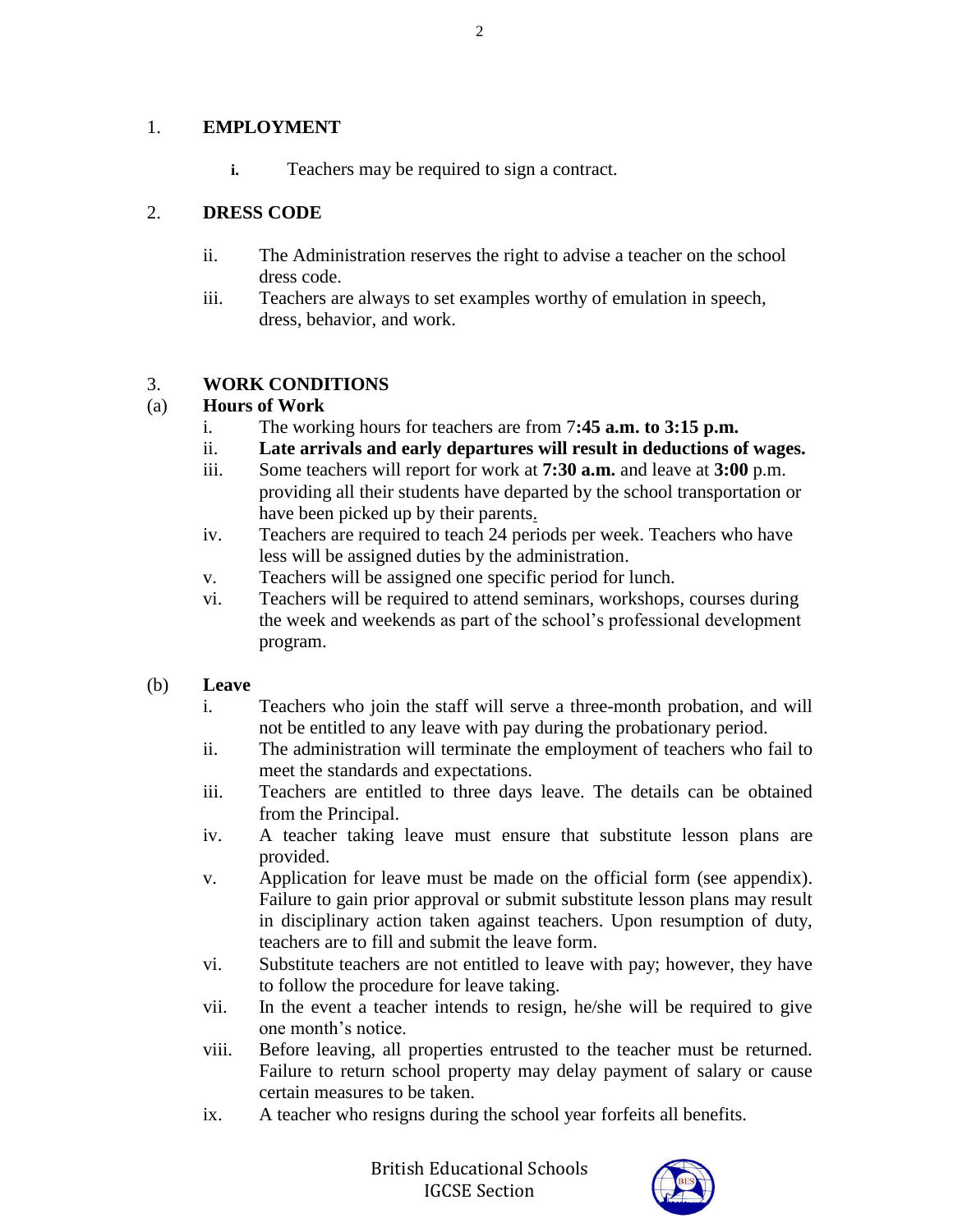#### **(c) Time Off**

- i. Time off will not be given for personal matters that can be attended to after dismissal or during the weekend.
- ii. Teachers will be required to be in the school for the entire duration of the day  $(7:45$  a.m.  $-3:15$  p.m.).
- iii. Teachers who are in need of time off must request this using the official leave form.

#### 4**. CLASS TEACHERS/ ASSISTANTS TEACHERS/ HOMEROOM TEACHERS**

- i. They will have certain responsibilities, which will be indicated in details during the school year through conferences, memoranda, and circulars.
- ii. They have to actively supervise their students at all times which include:
	- a. In the classroom
	- b. In the cafeteria.
	- c. At the point of a.m. assembly, dismissal or any time the students assemble
	- d. Making wudu for Salah
	- e. Going to and leaving the classroom
	- f. On the playground
	- g. While on a trip
- iii. A teacher must at no time leave students unattended in the classroom. Should an incident occur in the classroom during his/her absence, the teacher will be held solely responsible. If a teacher has to leave, he/she must ensure another teacher is in the classroom to supervise the students.
- iv. Doors of classrooms are to be locked during the lunch period to prevent re-entry of students.

v. Teachers are to turn off lights and ACs and lock their classrooms when they leave after dismissal.

- vi. Students are not to enter classrooms in the morning before assembly.
- vii. Before students leave in the afternoon, teachers are to ensure they leave a neat and clean classroom.
- viii. Eating, drinking, and chewing of gum in the classroom is strictly prohibited.
- ix. Homeroom/class teachers, among other things, will be required to:
	- (a) Recommend students for awards
	- (b) Compile all examination results on the official forms
	- (c) Prepare report cards
	- (d) Organize trips
	- (e) Organize conference with parents
	- (f) Supervise students during Salaah and a.m. assembly

3

British Educational Schools IGCSE Section

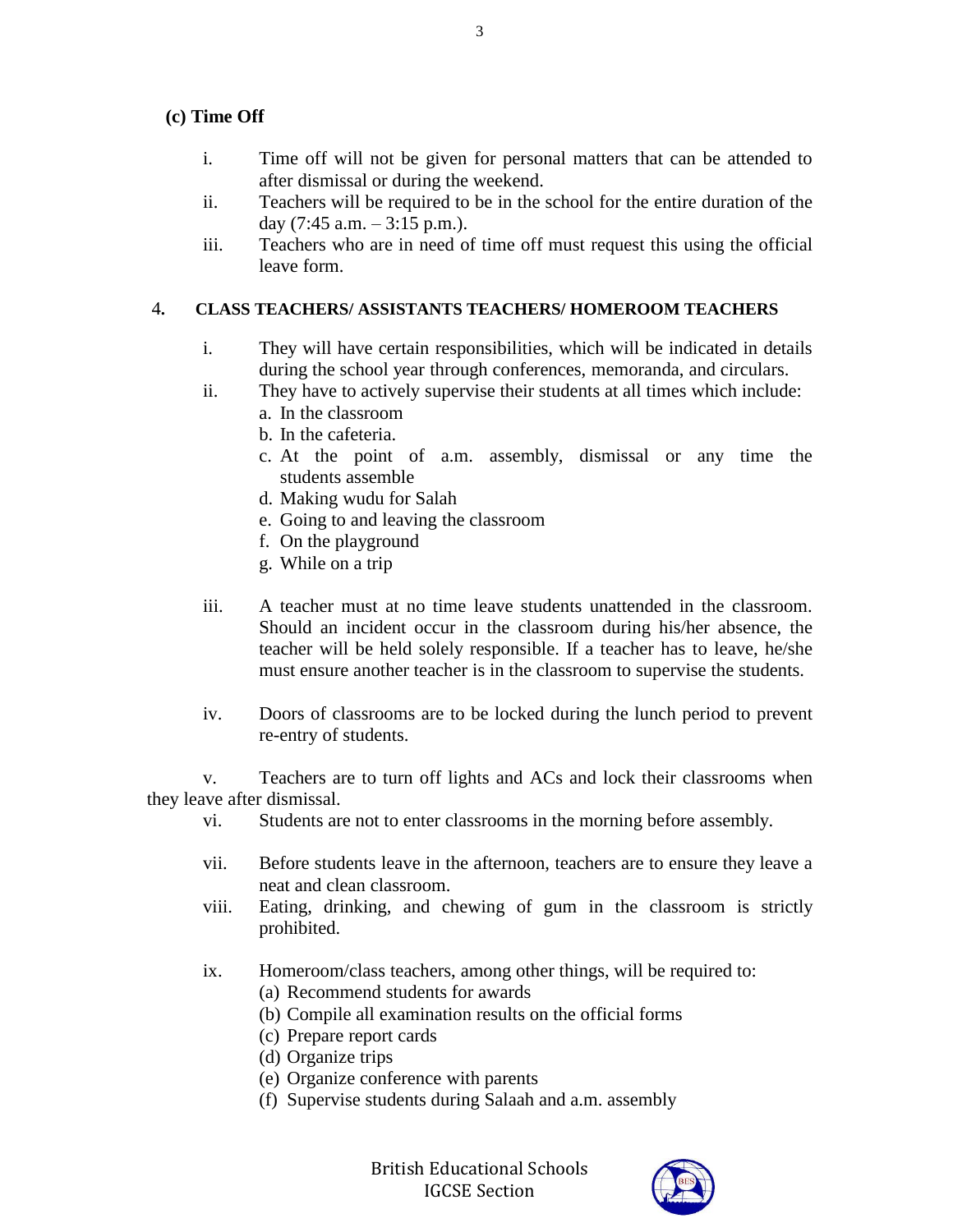#### 5**. USE OF THE OFFICE PHONE & CELL PHONES**

- i. The office phone is to be used for emergencies only and not for personal calls.
- iv. Teachers must advise family members, friends, or associates not to call during their teaching periods. Incoming calls to teachers must also be emergencies.
- v. Teachers are advised to turn off their cell phones during their teaching periods. Teachers are not to engage in cell phone conversations during their teaching periods. Infraction of this rule will definitely necessitate appropriate action.
- vi. Students will not be allowed to have or use cell phones during school hours. The administration will make arrangements to deal with students who bring cell phones to school.
- vii. Students will be permitted to use the office phone for emergencies only. Students will not be allowed to use the phone for social calls. The teacher has to give a student written permission to use the phone.
- viii. The office staff will make calls to parents if it is an emergency, or relay the message.

#### 6**. TRANSPORTATION**

- iv. At the appointed time of dismissal, students must be attended to by their teachers to facilitate their boarding of the buses. Teachers are not to leave the classroom/point of assembly until this exercise is fully completed.
- v. Teachers are to maintain order and discipline and assist in getting students into their buses. The administration will provide teachers with a list showing names and buses of each student.
- vi. Teachers of grades one and two must verify that their students have entered the bus or have been picked up by authorized persons. Teachers must know the parents personally and the persons authorized to pick up students from their classes.

#### 7**. DESTRUCTION AND LOSS OF PROPERTY**

- i. The student who destroys or loses another student's property must make restitution.
- ii. The student who deliberately destroys school property must be reported to the Principal for appropriate action.

# 8. **WORK HABITS & HOMEWORK**

i. **Work Habits:** The principle business of the school is teaching on the part of teachers and learning on the part of students. Students cannot learn if they do not study and pay attention in class. Students who refuse to work in class or who must be consistently reminded to work must be brought to the attention of the administration. If work habits do not improve or if students have frequent difficulties, teachers must consult with the administration to arrange a conference



4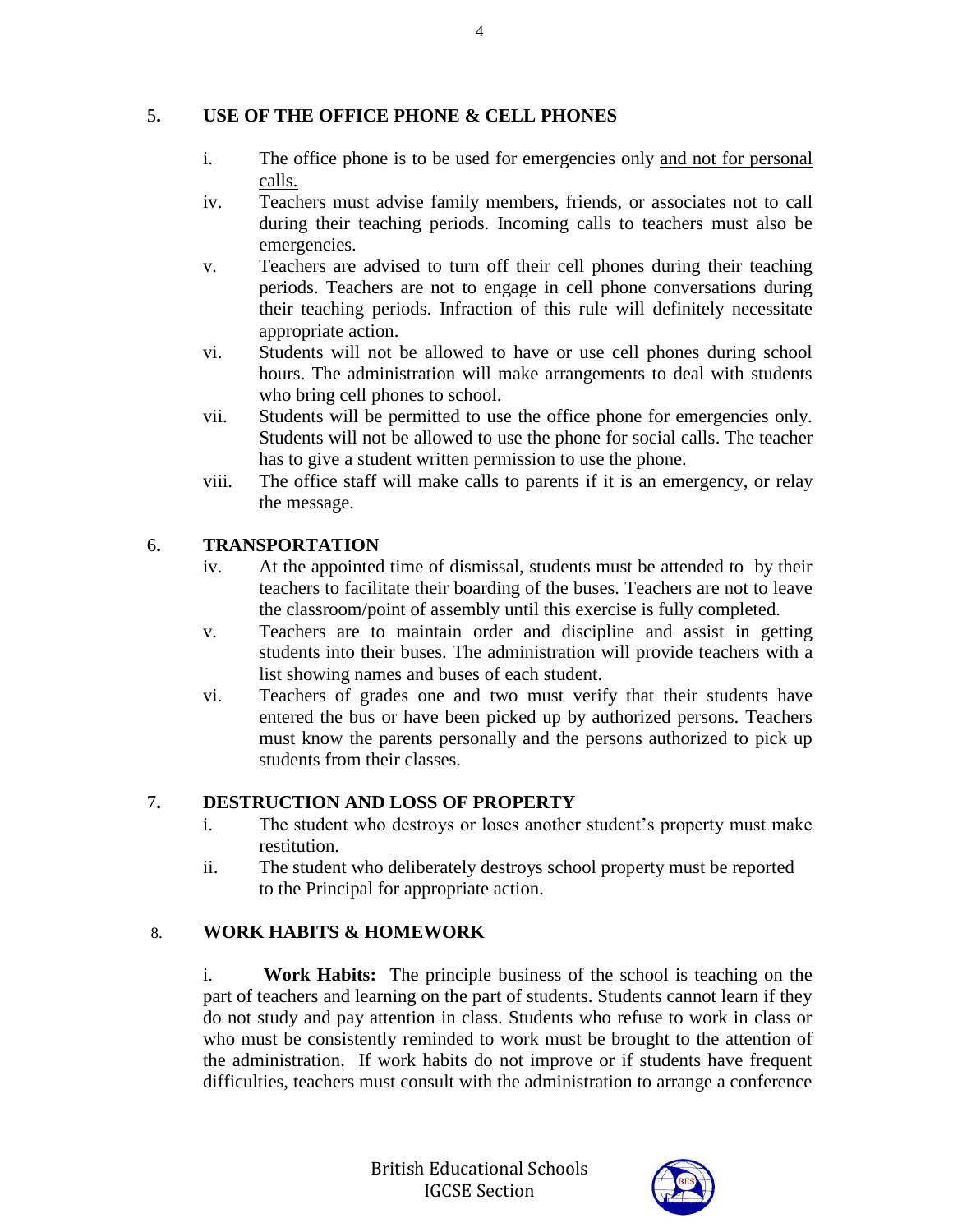with parents. This will determine what steps are to be taken and whether such students can benefit from the school's education program.

ii **Homework**: The quality, quantity, and frequency of homework have always been an issue. Homework assignments are utilized to assist pupils to achieve satisfactory school progress and develop desirable work habits. Through these assignments the parents can also become more aware of the scope and sequence of the instruction program. Assignments are an outgrowth of the work done in the classroom. Sufficient and suitable homework must be given on a daily basis.

#### (a) S*ufficient instruction must be given by the teacher so that the student can work independently in most instances at home.*

- **(b)** Homework can take many forms –poster, pictures, graphs, verbal reports, word problems, art, experiment, observation, and exercises in text - but must relate to work done in class.
- (c) Homework must be checked, marked, corrected, graded, and *entered in the teacher record book.*
- (d) Teachers must deal appropriately with students who do not submit homework:
	- o Issue notices or inform parents
	- o Invite parents for a conference
	- o In-house detention
	- o Denial of certain privileges.
- (e) Teachers must seek parents' cooperation in getting students to complete assignments.

# 9. **LESSONS PLANS & PLAN OF WORK (POW)**

- i. Daily lesson plans must be prepared according to a specified format for each subject taught for each period. Teachers of English Language must prepare NOL for each subject area, e.g., comprehension, composition.
- ii. Plan of Work (POW) must be presented Sunday or the first working day of the week.

# **PLAN OF WORK (POW)**

- i POW for each marking period must be prepared and submitted according to the deadlines set. Teachers must consult one another in the preparation of the POW.
- ii The administration may assign teachers to prepare specific subjects for each grade.
- iii All tests must be based on the POW for a term.
- iv Teachers must prepare three substitute lesson plans to cater for their absences. This is to ensure that the substitute teacher is provided with suitable materials and students are gainfully employed. Substitute teachers are expected to teach.
- v Failure to present substitute lesson plans may result in discipline action

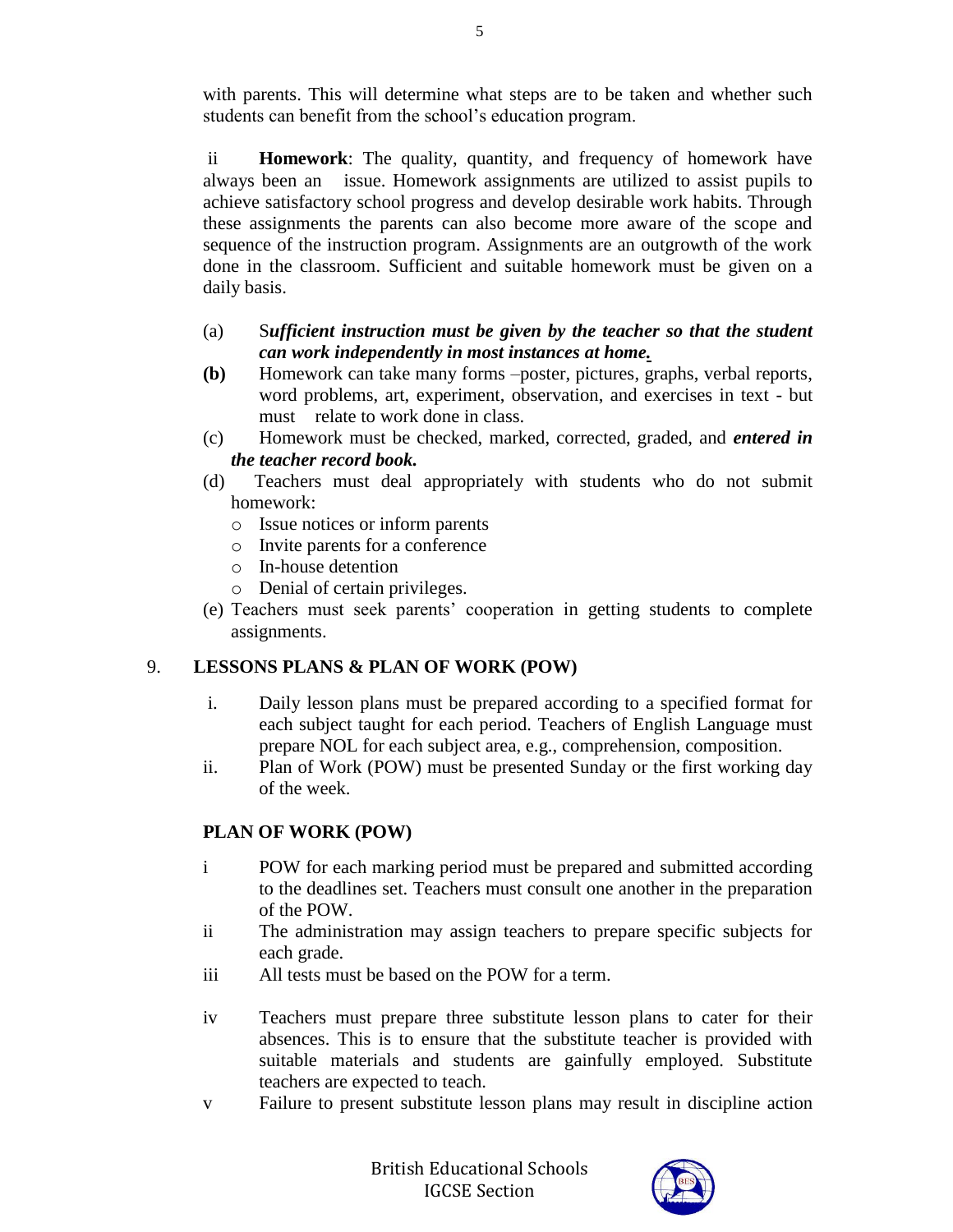taken against teachers.

### **The Plan of Work Book and Record Book are school property and must be presented upon request. At the end of the year all records must be submitted to the office.**

# .10**. NON-INSTRUCTIONAL PERIODS**

- i. A teacher is expected to teach twenty-four periods per week. A few teachers may have less than 24 teaching periods.
- ii. A non-instructional period is not a free period. During a non-instructional period, a teacher may be called upon to function as the teacher of another class or assigned special duties.
- iii One period will be assigned as the lunch break..

# 11. **PHOTOCOPYING (PC), TEACHING AIDS, AND EQUIPMENT**

- i. Teachers have to fill the prescribed request form to make photocopies. The request will be attended to within 48 hours. This means that at the beginning of each week, teachers must know exactly what they wish to photocopy Teachers must state in the notes of lessons the PC materials they need.
- ii. Teachers are not permitted to operate the photocopying machines and must not approach the copy room to have copies made.

# 12. **EVALUATION**

# **(A) Students**

- i. Evaluation can take various forms, e.g., quiz, assignments, research projects, tests.
- ii. Students will take at least two tests in each term in addition to the final exam of each term.
- iii. Teachers are to conduct test and other records related to the three marking periods. This includes the two tests during each term.
- iv. Analysis must be done for the tests of each term on prescribed forms.
- v. The content taught for a term must be the same in classes of the same grade. This forms the basis of setting questions for an examination. Classes of the same grade will take the same test. Teachers will prepare the test for each subject. It may be possible for the administration to organize the preparation of the test questions.

vi Teachers are to conduct diagnostic tests during the first week of the school year and collate information with other teachers in order to assess the ability of each child.

# **(B) Teachers:**

 i Teachers will have at least three types of observation: a. formal observation – at least once for each term. b. Walkthrough – continuous

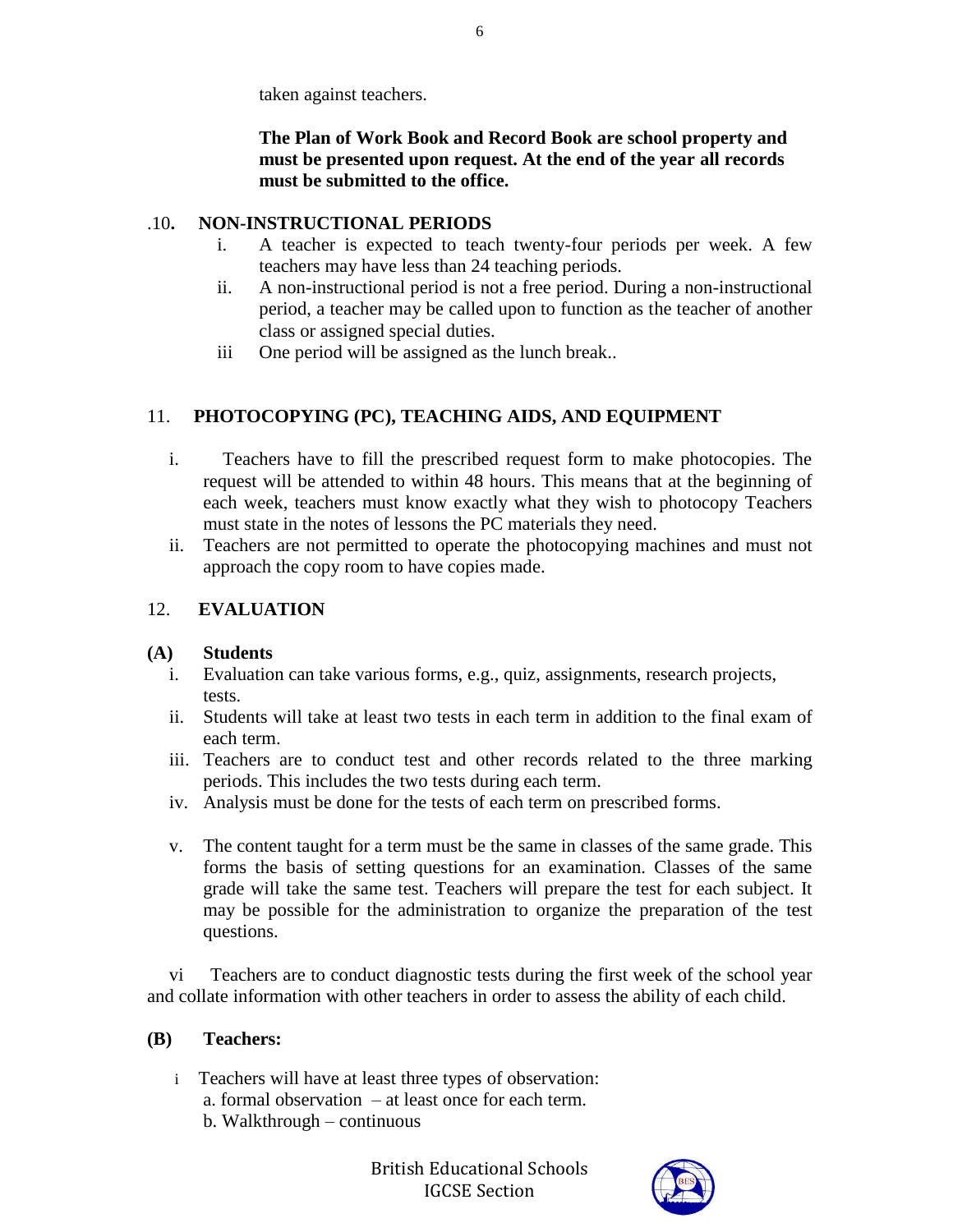- c. Rounds continuous
- ii. Observation can be announced or unannounced
- iii. The administration will inform teachers of the procedure for the formal observation
- iv. After each observation or a walkthrough, a conference will be held with the teacher. The matters to be assessed for any lesson will include:
	- a. Follow up with notebooks
	- b. Classroom instruction
	- c. Communication with students, parents, and staff
	- d. Application of learning theories
	- e. Quality of notes of lesson
	- f. Applied teaching strategies or theories
	- g. Use of technology/teaching materials/aids that enhance learning
	- h. Mastery of subject matter
	- i. Achievement of stated aims/objectives of lesson
	- j. Class records
	- k. Agreement of POW and lesson
- v. At the end of each year, teachers will fill a self-evaluation form. Teachers will also receive a copy of their annual evaluation. This evaluation will relate to:
	- a) Completion, quality, and presentation of Records –lesson plans, POW, tests, grade book
	- b) Attendance absence, time off, tardiness
	- c) Professional development & knowledge of subject matter
	- d) Teaching skills
	- e) Class management
	- f) Response to instructions and official matters
	- g) Attending to curricular and extra-curricular activities
	- h) General contributions to the development of the school and the students.
	- vi. Teachers will be required to formulate goals and objectives for their class for the year. The formulation and attainment of the objectives will be considered in the annual evaluation process.

#### 13 **PROMOTION / HOLD -OVER**

- i. Promotion of students will be according to merit.
- ii. A student who fails two successive years in the same grade or twice will be required to seek transfer to another school.
- iii. Teachers must keep accurate records of students' performances for the purpose of evaluation, promotion, parent-teacher-principal conferences, and granting of awards. Records include grades or marks, test scripts, portfolios. These are very sensitive issues that can be used to humiliate a teacher and bring down the reputation of the school.
- iv. Teachers must use the scoring system recommended by the school.
- v. Students with low grades must be given holdover notices for the second marking

British Educational Schools IGCSE Section

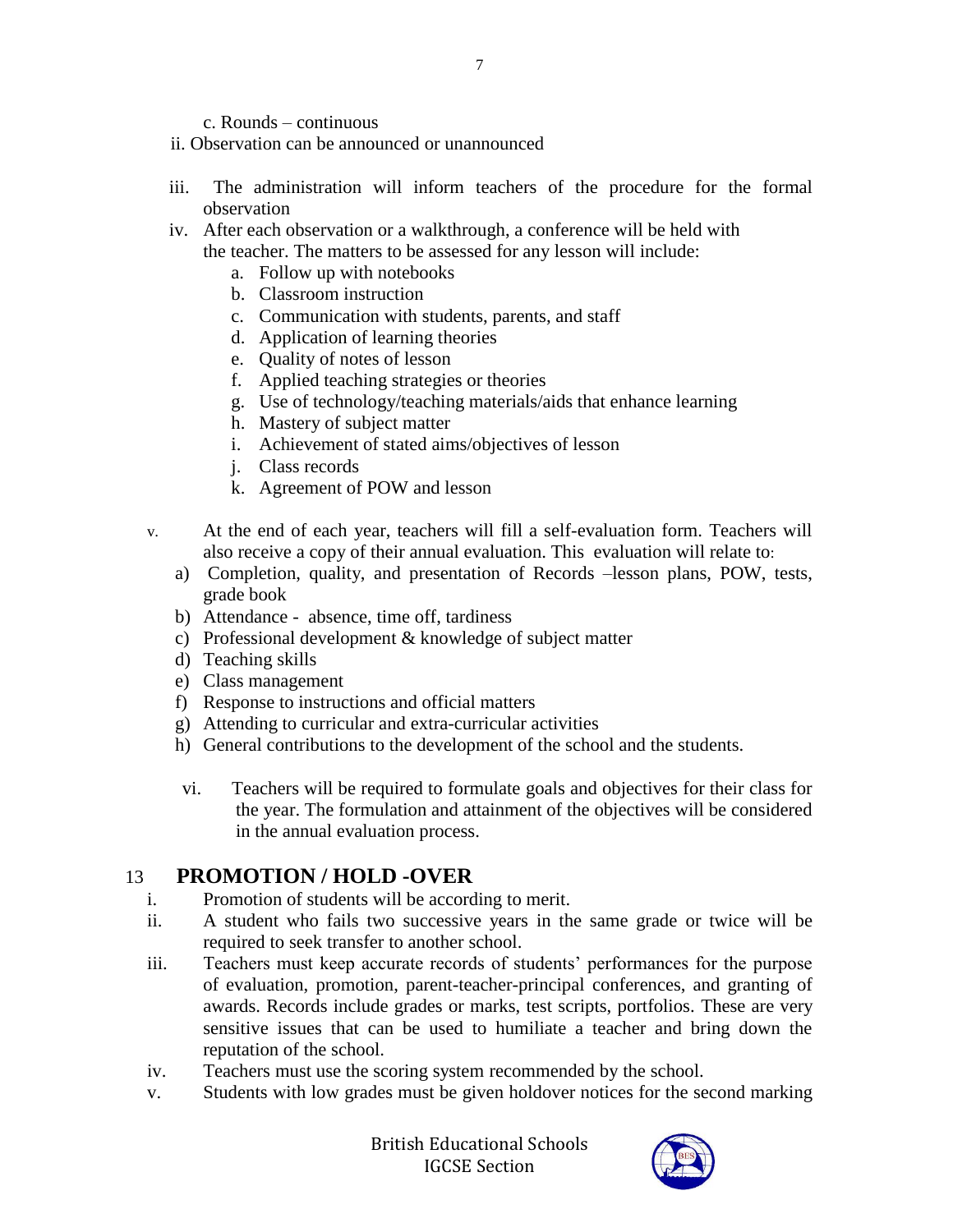periods.

iv. Students failing three or more subjects may not be promoted.

#### 14. **SPECIAL SCHOOL ACTIVITIES**

- i. The teachers will bear the responsibility and must actively assist and prepare students to participate in the special school activities.
- ii. Special school activities include:
	- a. Social Studies Exhibition
		- b. Science Exhibition
		- c. Math Competition
		- d. Spelling Bee Competition (Arabic & English)
		- e. Reading Competition (Arabic and English)
		- f. Special Reading Program
		- g. Quranic Competition
		- h. Book Exhibition/Sale

# 15. **PRIZES AND AWARDS**

- i. At the end of term two, the school will make the following awards:
	- (a) Principal award for this award, a student must an overall average of
		- 95-100% and has gained 85% and over in each subject.
		- (b) Honor Roll for this award a students must have an overall average of 90-94% and has gained 85% and over in each subject.
		- (c) Achievement Award This is for a child who has scored 90% and over but has less than 85 (80-84%) in one or two subjects
- ii. Students may be given awards for excellent and outstanding performances in any subject area.
- iii. The granting of awards must not be disclosed to students until final approval has been granted by the administration.

# 16**. GRADING**

- i. Teachers will develop and apply a standardized grading system to assess the performance of students. Teachers are to check with the Office for the details and the official analysis sheet
- ii. The grades must be inserted on the report cards at the end of each term.

# iii. **Passing score is 60 % for all grades.**

- iv. Teachers are advised to use the computer to compile records (check with the Office).
- v. Teachers will given a test schedule and dates for the submission of graded tests.

# 17. **LUNCH BREAK:**

- i. Teachers will be required to attend to their students during the lunch break to maintain discipline and ensure that students:
	- a. Do not break the line and come forward when called
	- b. Clean the eating area before departure.
- ii. Teachers will be held directly responsible for their students' adherence to cafeteria policies and behavior during the lunch break.

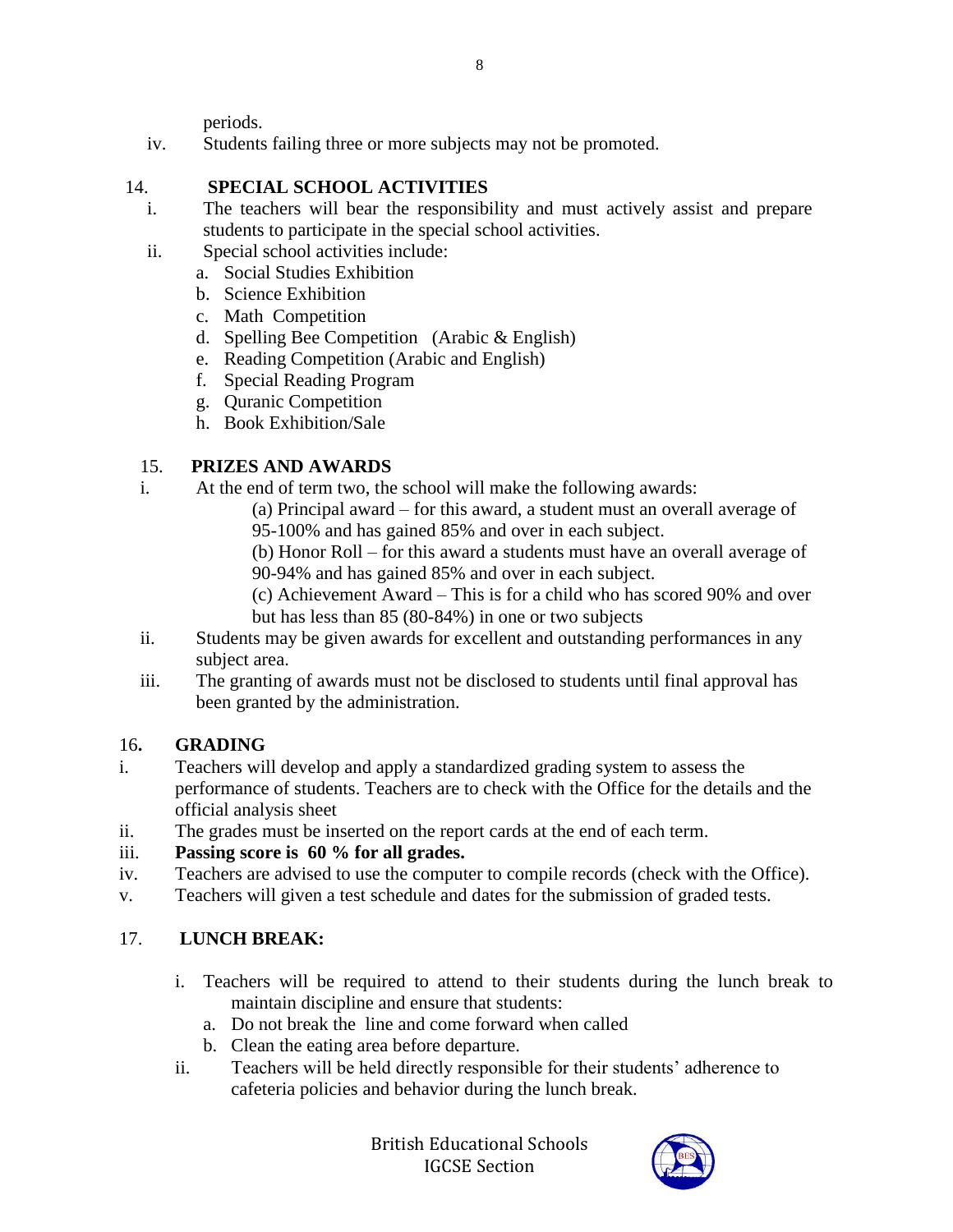### 18. **HOLIDAYS AND SCHOOL EVENTS**

i. Teachers are advised to pay attention to the school calendar for holidays and school events.

# 19. **PARENT-TEACHER ASSOCIATION (PA)**

Our school supports the existence and function of a PA.

### 20**. VISITORS TO SCHOOL**

- i. Visitors must not be allowed in the classroom without an office pass.
- ii. All visitors will be required to report to the security officer at the front desk.
- iii. All visitors must use the main entrance to enter the school.

#### . 21. **STUDENT PASS**

- i. Students leaving the classroom must be given a pass by the teacher.
- ii. The administration will issue student passes to the teachers hall, washroom, office for students to use when leaving the classroom.
- iii. Students found without a pass outside of the classroom may be detained in the office, and the teacher asked to account for the student being out of the classroom.
- iv. No pass should be given to students during the first or the last 10 minutes of the class.

# 22. **BULLETIN BOARDS**

- i. The bulletin board is usually a holistic picture of the learning that takes place in the class. It is a means of evaluating the performances of teachers and students.
- ii. The bulletin boards are to be used to display students' work, which must be changed on a regular basis.
- iii. The bulletin board can be used for the display of learning materials.

# 23. **FIRE DRILL & REGULATIONS**

- i. the school will engage in a fire safety drill once per term.
- ii. Teachers must supervise their students during the drill as directed by the Principal.

# 24. **MEETINGS AND STAFF DEVELOPMENT**

- i. Staff meetings will be held bi-weekly or as the Principal may decide.
- ii. It is mandatory for faculty and staff members to attend these meetings.
- iii. The staff may be informed of such meetings through memos, announcements or verbal communication.
- iv. It will be mandatory for staff and faculty members to attend professional development sessions.
- v. British Educational Schools will conduct its own staff development programs periodically and it is mandatory for teachers to attend.

# 25**. SCHOOL NEWSLETTER & YEARBOOK**

- i. British Educational Schools will appoint a newsletter/magazine committee headed by a member of the School Leadership Team (SLT).
- ii. Teachers can submit news for publication in the bi-weekly newsletter or the magazine.

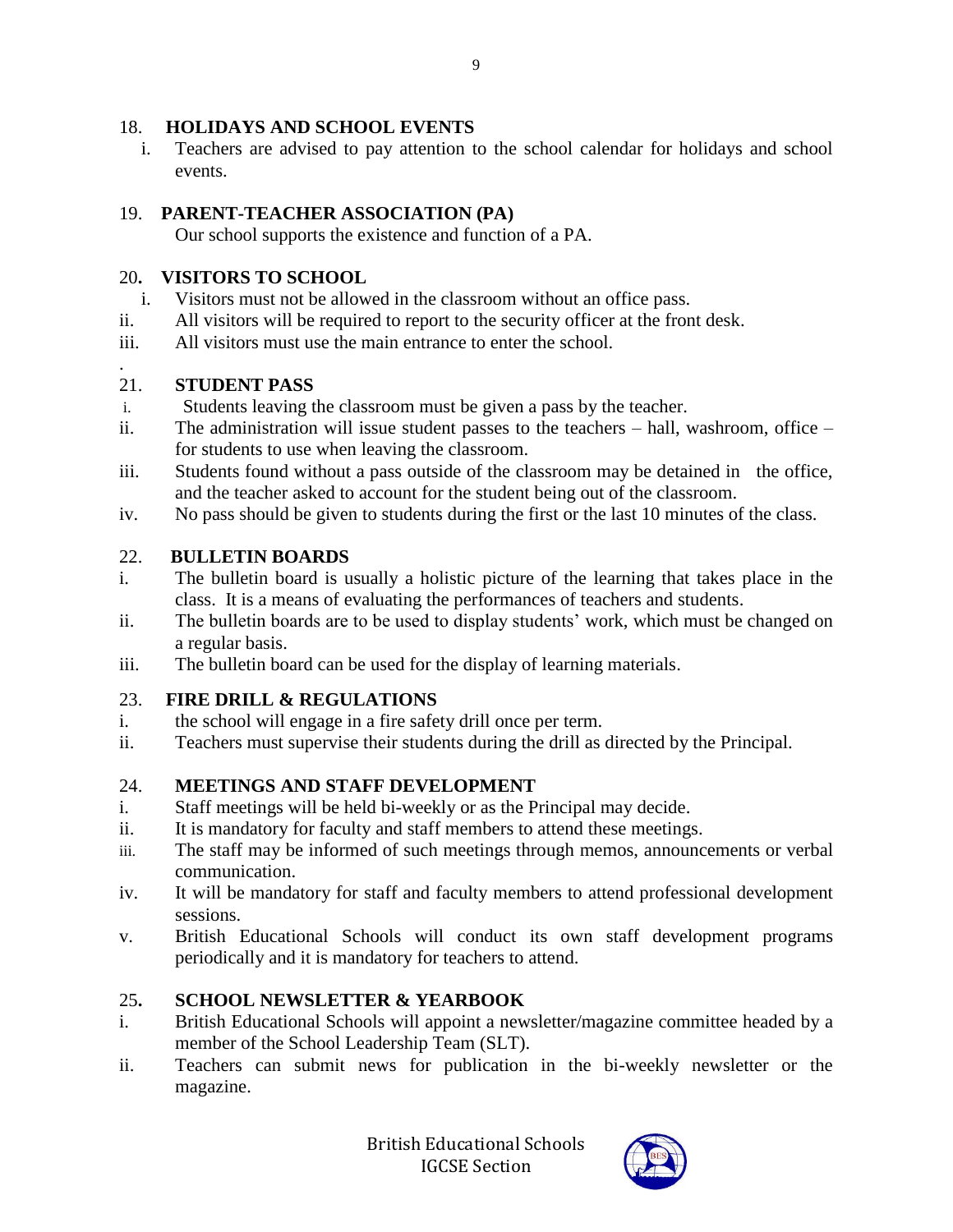- iii. Features in the newsletter will include:
	- a. Recognition of the efforts of staff and faculty
	- b. Students recognition or individual recognition
	- c. Bi-weekly calendar of events
	- d. Report to parents

### 26. **SCHOOL TRIPS & CAMPS**

- i. At the beginning of the school year, teachers are to identify certain venues for trips. Such information from teachers must be given to the office of the students affairs..
- ii. The trips must be of educational value and relate to lesson plans. Teachers must fill in a trip form and submit it to the administration for approval.
- iii. Before the trip and well in advance, parents must sign and return the trip consent form.
- iv. All trips and arrangements have to be confirmed well in advance by the administration.
- v. Teachers are to exercise the necessary safety and disciplinary measures when taking students on a trip.
- vi. After each trip, teachers are to submit a written report to the office, and students must present written work on the trip.

vii The administration in cooperation with teachers, students, and parents will arrange camping trips and visits to places of interest.

# 27. **LEAVING THE SCHOOL COMPOUND**

- i. No teacher can give permission to a student to leave the compound. The permission has to be given by the Principal.
- ii. When students disembark from the buses and private vehicles, they are to enter the school compound immediately.
- iii. A teacher cannot leave the compound without permission of the Principal.
- iv. Unauthorized leave may result in action taken against the teacher.
- v. Teachers requesting "time off" must do so on the official form and must "clock out" and "clock in" upon their return.

# 28**. READING PROGRAM**

- i. Each English teacher is expected to implement an objective reading program. (a) Attention must be paid to this subject because of the implications. (b) A student who cannot read will be unable to perform satisfactorily in any subject.
- ii. The administration has taken the responsibility to introduce specific technology and activities to aid the reading programs.
- iii. Keep a reading log of students efforts; take home books
- iv. Supervise students in the reading of a book every week or the equivalent.
- v. There will also be a reading competition.

# 29**. COMPUTER LITERACY OF TEACHERS**

- i. It is mandatory that all teachers become computer literate. This is a prerequisite for the teaching of certain reading programs and the presentation of records.
- ii. Not being computer literate will not be accepted as an excuse for not performing or meeting expectations.

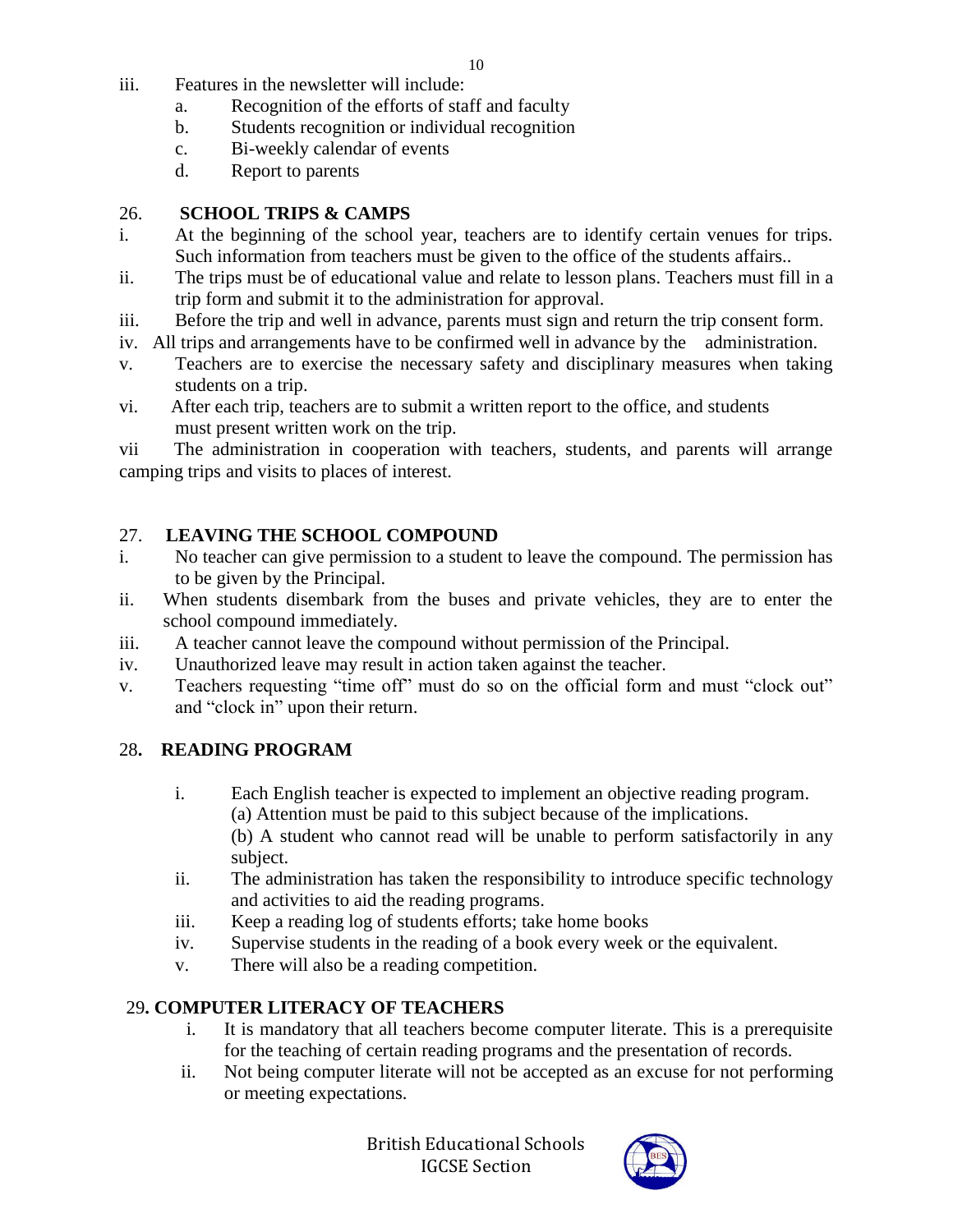iii. A teacher who is not computer **literate will not be able to use** technology which will definitely enhance teaching and learning in the classroom.

#### 30. **DISCIPLINE**

- i. Teachers are to act as role models.
- ii. **At no time must teachers apply any form of physical punishment to enforce discipline.**
- iii. Teachers are advised to develop means of effecting classroom discipline and management.
- iv. The school has developed a point system for infractions/offences committed by students. The accumulations of points or the severity of the offences may warrant conferences with parents, suspension, or expulsion. (See Rule #34)
- vi. When teachers request that discipline action be taken against a student, that teacher will be required to fill an official discipline form (referral). In such a case, the offence must be clearly stated by the teacher

#### 31. **GENERAL RULES & REGULATIONS**

- i. No child may ever be used to render personal service to a teacher.
- ii. No child may be sent home during the course of the day without authorization of the Principal.
- iii. Teachers must seek prior approval of the Principal before they extend invitation to anyone to visit the school.
- iv. No child is to be denied breakfast or prevented from having his/her breakfast.
- v. A teacher or student may not administer any form of drugs or medication. Any medication brought to school must be stored and administered in the Principal's office or the nurse's office.
- vi. No instructional machine or equipment may ever be removed or borrowed from the school without permission of the Principal.
- vii. No child must be detained more than 45 minutes without notification of his/her parents.
- viii. Incidents of student injury must be reported to the principal office immediately and an official written report filed by the teacher.
- ix. The school will not be responsible for any loss of property left unattended.
- x. Students are not to sit on the window ledge or climb on it to open a window.
- xi. The classroom must always be neat, clean, and made physically safe for the students.
- xii. Furniture is not to be removed from a room and left in the hallway or on the playground.
- xiii. No unregistered student or a parent may spend any amount of time in the classroom without specific permission from the Principal.
- xiv. Personal information regarding a child, e.g., telephone number, address, home conditions, class record, is not to be given to any person other than an authorized staff member.
- xv. No class is to be dismissed before the designated time unless authorized by the Principal.
- xvi. All staff members must read the school newsletter and notice board to be updated on school matters. Not reading the notice will not be accepted as an excuse for not



11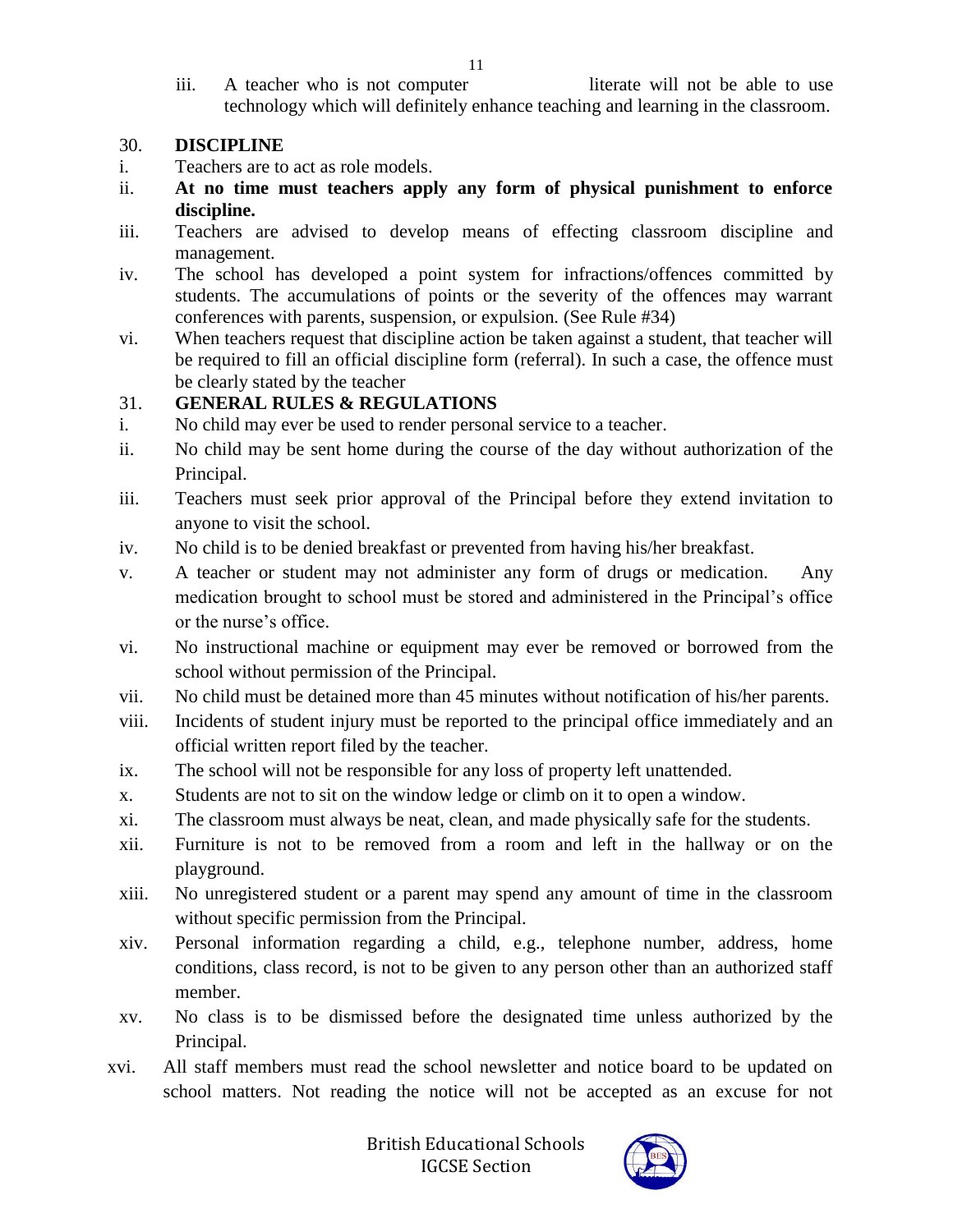complying. A copy of important student notices must be posted on the classroom bulletin board

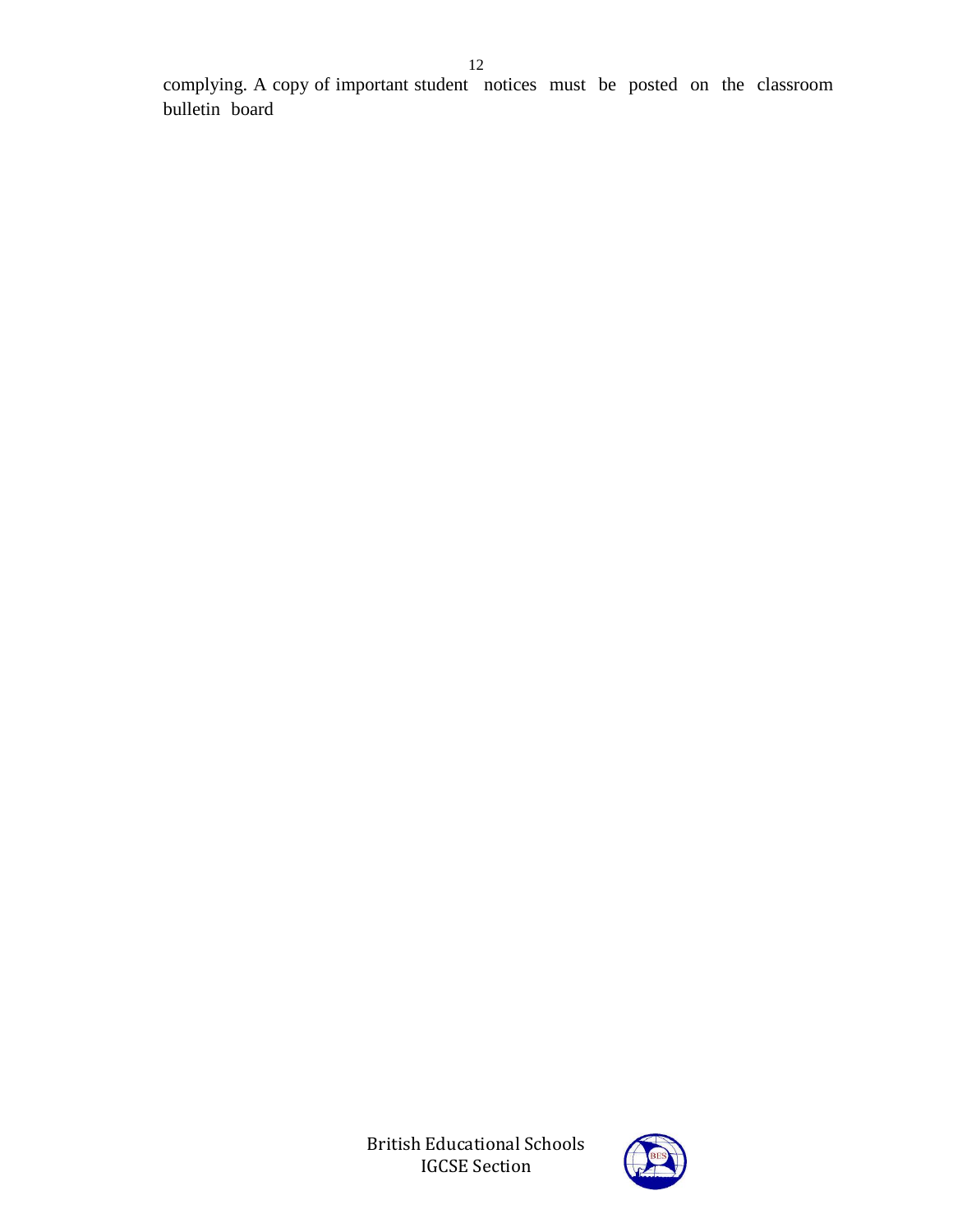#### 32. **UNIFORM**

i. Each teacher is required to enforce the uniform rules in their classrooms. The a.m. assembly is the best place to start the inspection for uniform.

#### 33. **COMPUTER LAB, SCIENCE LAB, & MULTIMEDIA CENTER**

- i. The teachers of the Computer Lab (CL), multimedia Center (MC) and the Science Laboratory (SL) will prepare special rules to govern their respective departments.
- ii. The Principal will give general outlines of the use of the CL, MC and SL by teachers and students.
- **iii.** A schedule will be prepared for the use of the labs and the MC.

#### 34. **CONFIDENTIALITY AND PROFESSIONALISM**

- i. At all times teachers must adhere to the rules of professionalism and confidentiality.
- ii. Information given in confidence of any student must not be disclosed to the student or another teacher.

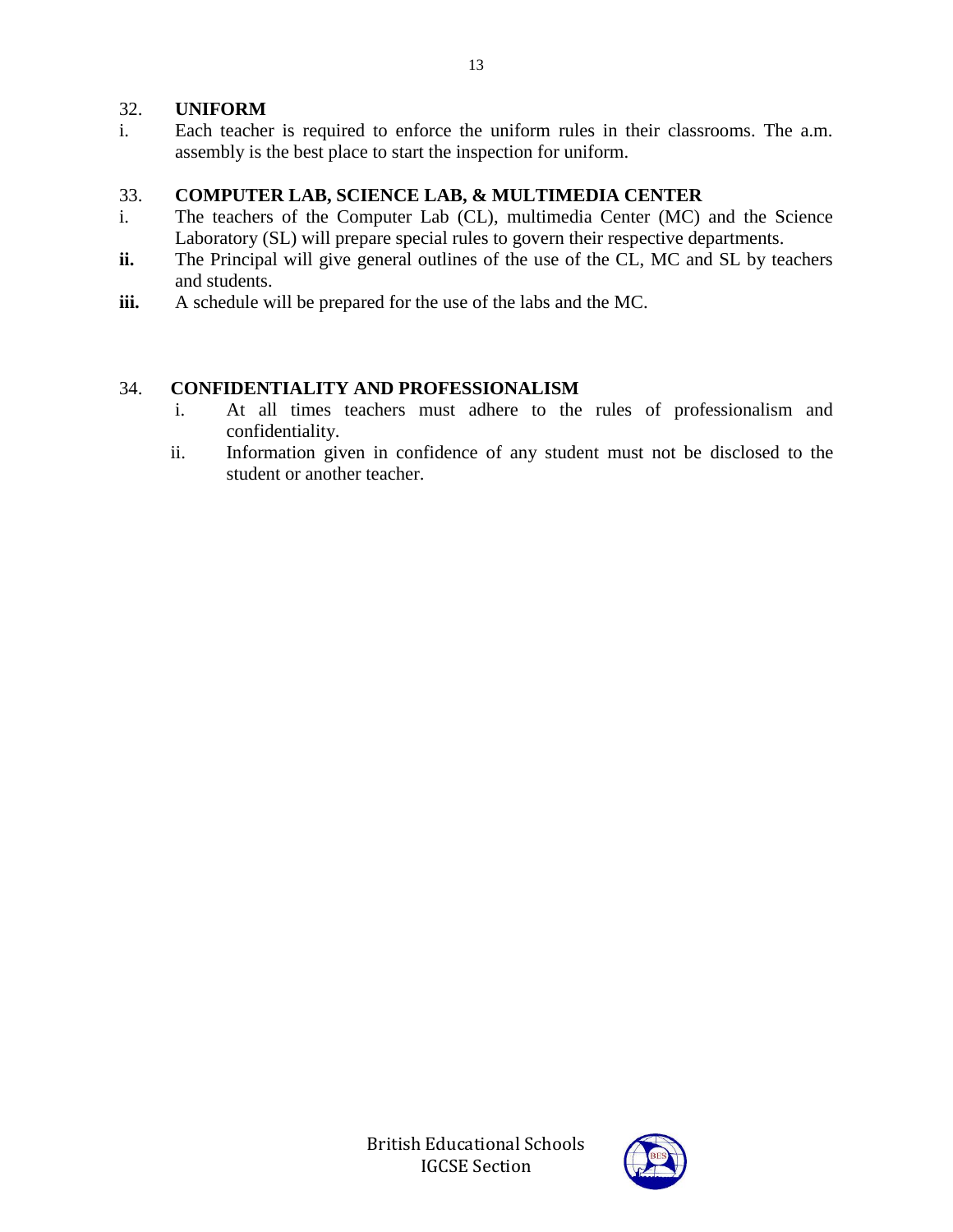# APPENDIX

# **British Educational Schools**

14

# TEACHER AGREEMENT

Name: \_\_\_\_\_\_\_\_\_\_\_\_\_\_\_\_\_\_\_\_\_\_\_\_\_\_\_\_\_\_\_\_\_\_\_ Date: \_\_\_\_\_\_\_\_\_\_\_\_\_\_\_\_\_\_\_\_\_

The items listed below have been given to you and must be returned upon request of the administration.

| N <sub>O</sub> | <b>ITEMS</b> | <b>SIGNATURE</b> |
|----------------|--------------|------------------|
|                |              |                  |
|                |              |                  |
|                |              |                  |
|                |              |                  |
|                |              |                  |
|                |              |                  |
|                |              |                  |
|                |              |                  |
|                |              |                  |
|                |              |                  |
|                |              |                  |
|                |              |                  |
|                |              |                  |
|                |              |                  |
|                |              |                  |
|                |              |                  |
|                |              |                  |
|                |              |                  |
|                |              |                  |
|                |              |                  |

Each ITEM (unless disposable or consumable) must be kept in good condition. Failure to return or in the case of loss you will be surcharged.

Signature of Teacher: \_\_\_\_\_\_\_\_\_\_\_\_\_\_\_\_\_\_\_\_\_\_\_\_\_